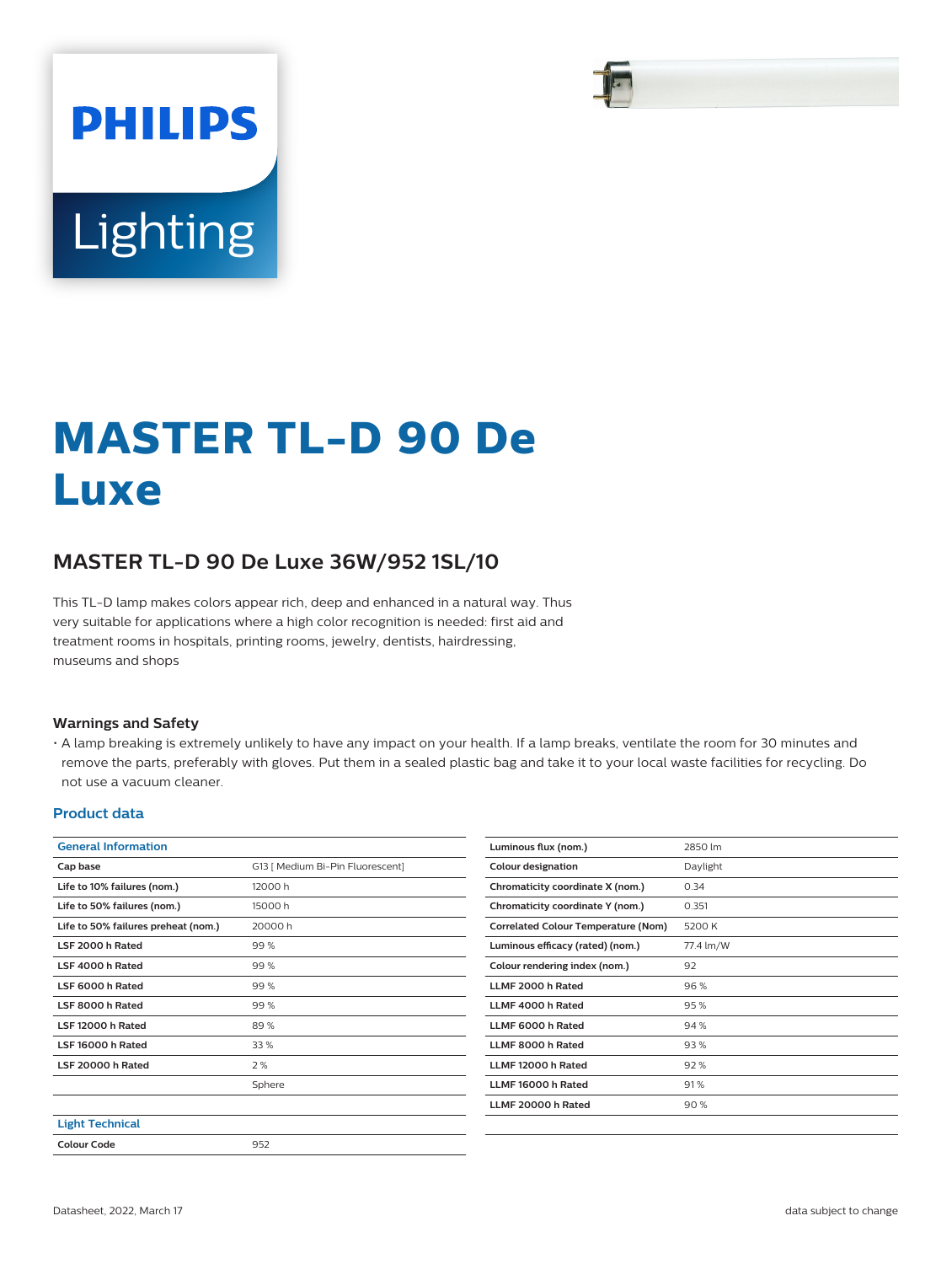#### **MASTER TL-D 90 De Luxe**

| <b>Operating and Electrical</b> |                  |  |
|---------------------------------|------------------|--|
| Power (Rated) (Nom)             | 36.8 W           |  |
| Lamp current (nom.)             | 0.440 A          |  |
|                                 |                  |  |
| <b>Temperature</b>              |                  |  |
| Design temperature (nom.)       | $25^{\circ}$ C   |  |
|                                 |                  |  |
| <b>Controls and Dimming</b>     |                  |  |
| <b>Dimmable</b>                 | Yes              |  |
|                                 |                  |  |
| <b>Mechanical and Housing</b>   |                  |  |
| <b>Bulb shape</b>               | T8 [ 26 mm (T8)] |  |
|                                 |                  |  |
| <b>Approval and Application</b> |                  |  |
| <b>Energy Efficiency Class</b>  | G                |  |
| Mercury (Hg) content (nom.)     | 2 mg             |  |
|                                 |                  |  |

| Energy consumption kWh/1,000 hours | 37 kWh                                |  |  |
|------------------------------------|---------------------------------------|--|--|
|                                    | 423525                                |  |  |
|                                    |                                       |  |  |
| <b>Product Data</b>                |                                       |  |  |
| Full product code                  | 871150088860025                       |  |  |
| Order product name                 | MASTER TL-D 90 De Luxe 36W/952 SLV/10 |  |  |
| EAN/UPC - product                  | 8711500888600                         |  |  |
| Order code                         | 88860025                              |  |  |
| SAP numerator - quantity per pack  | 1                                     |  |  |
| Numerator - packs per outer box    | 10 <sup>2</sup>                       |  |  |
| <b>SAP</b> material                | 928044595081                          |  |  |
| SAP net weight (piece)             | 135.000 g                             |  |  |
| <b>ILCOS</b> code                  | FD-36/53/1A-E-G13                     |  |  |

#### **Dimensional drawing**

| Product             |       | $D(max)$ A (max) | B (max)                                 | B (min) | C (max) |  |
|---------------------|-------|------------------|-----------------------------------------|---------|---------|--|
| MASTER TL-D 90 De   | 28 mm |                  | 1199.4 mm 1206.5 mm 1204.1 mm 1213.6 mm |         |         |  |
| Luxe 36W/952 SLV/10 |       |                  |                                         |         |         |  |



#### **MASTER TL-D 90 De Luxe 36W/952 SLV/10**

#### **Photometric data**

per Im 500  $\sqrt{10}$ 

**LDPB\_TL-D9HLm\_950-Spectral power distribution B/W Lightcolour TL-D de Luxe /950**